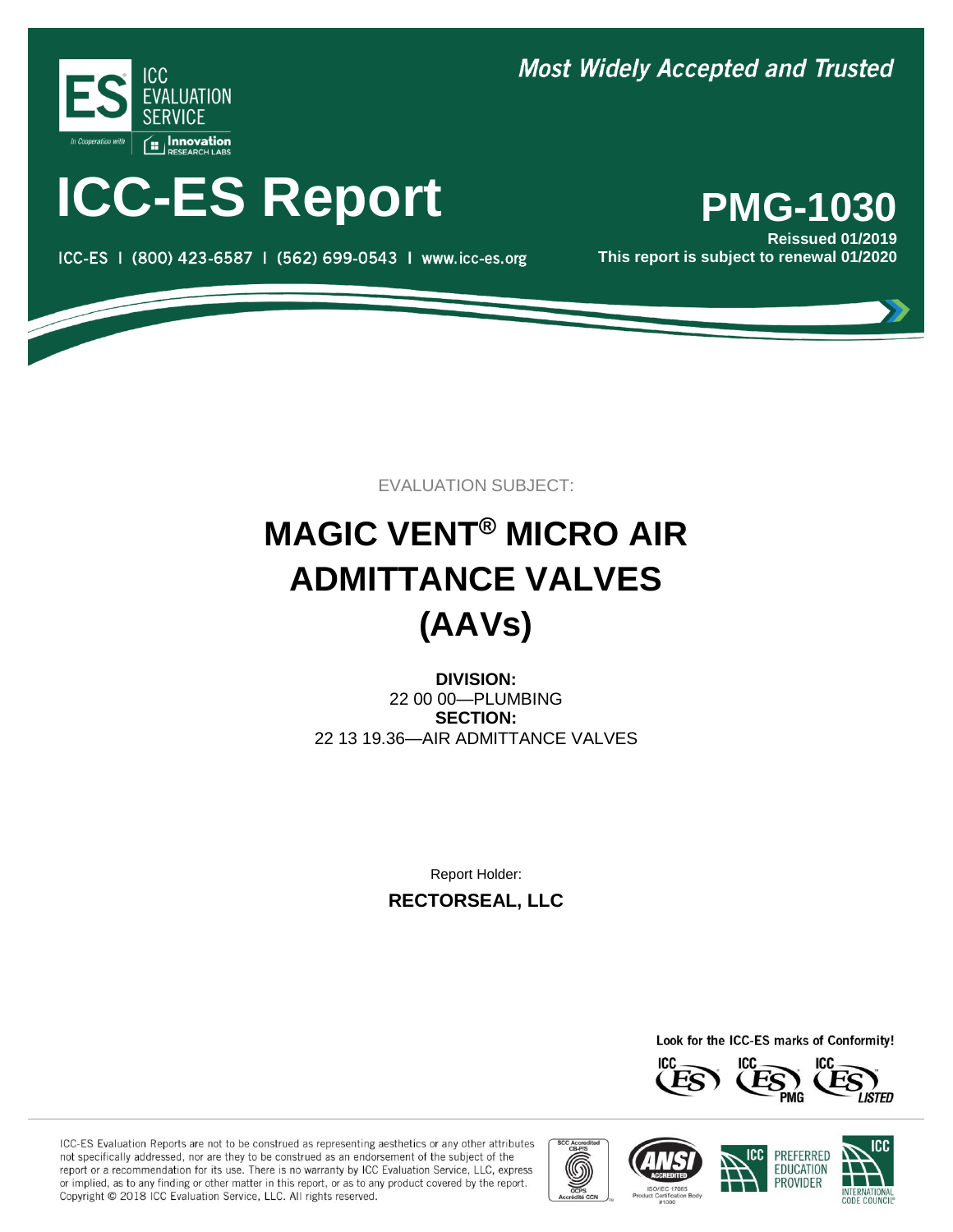

#### **ICC-ES PMG Product Certificate** *PMG-1030*

*Effective Date: January 2019 This listing is subject to re-examination in one year.*

**[www.icc-es-pmg.org](http://www.icc-es-pmg.org/) | (800) 423-6587 | (562) 699-0543** *A Subsidiary of the International Code Council*®

CSI: Division: 22 00 00—PLUMBING Section: 22 13 19.36—Air Admittance Valves

Product certification system:

The ICC-ES product certification system includes testing samples taken from the market or supplier's stock, or a combination of both, to verify compliance with applicable codes and standards. The system also involves factory inspections, and assessment and surveillance of the supplier's quality system.

- Product: Magic Vent® Micro Air Admittance Valves (AAVs)
- Listee: RectorSeal, LLC 2601 Spenwick Drive Houston, Texas 77055-1035 www.rectorseal.com

Compliance with the following codes:

2018, 2015, 2012 and 2009 *International Plumbing Code*® (IPC) 2018, 2015, 2012 and 2009 *International Residential Code*® (IRC)

Compliance with the following standards:

ASSE 1051-2009, Individual and Branch Type Air Admittance Valves for Sanitary Drainage Systems NSF/ANSI 14-2017, Plastic Piping System Components and Related Materials

#### Identification:

The Magic Vent® Micro Air Admittance Valves (AAVs) described in this report must be identified by a label bearing the model number of the product, the manufacturer's name or trademark(RectorSeal, LLC), and ICC-ES PMG listing mark.

#### Installation:

Magic Vent<sup>®</sup> Micro AAVs must be installed in accordance with the requirements of IPC Section 917 or IRC Section P3114, as applicable, and the manufacturer's published installation instructions.

A minimum of one vent must terminate in the open air outdoors for each building drain when AAVs are installed.

Installation of Magic Vent® Micro AAVs to vent a special waste or chemical waste system is outside the scope of this listing.

Listings are not to be construed as representing aesthetics or any other attributes not specifically addressed, nor are they to be construed as an *endorsement of the subject of the listing or a recommendation for its use. There is no warranty by ICC Evaluation Service, LLC, express or implied, as to any finding or other matter in this listing, or as to any product covered by the listing.*